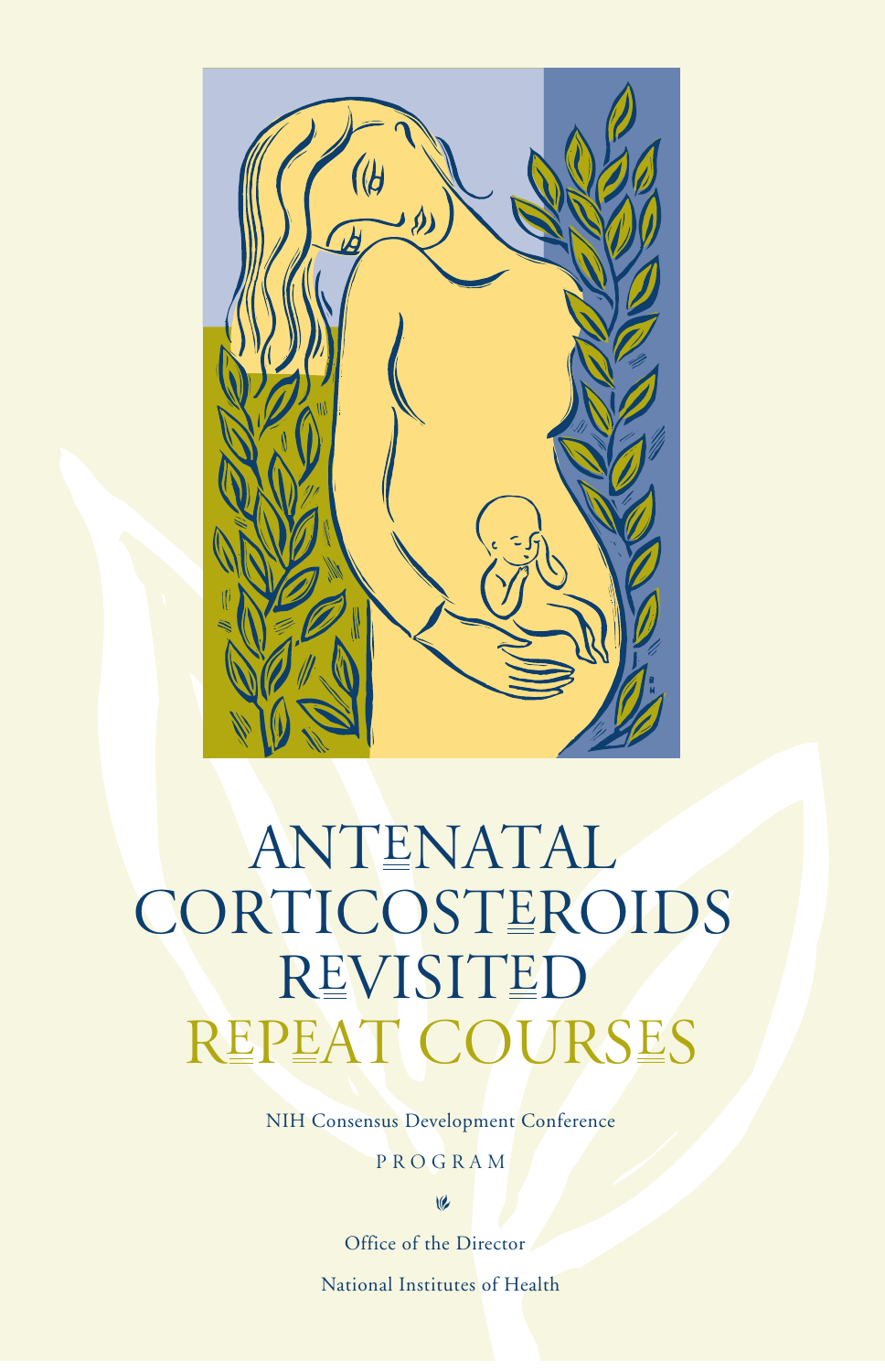NIH Consensus Development Conference on

# **ANTENATAL** CORTICOSTEROIDS **REVISITED** Repeat Courses



August 17–18, 2000 Masur Auditorium National Institutes of Health Bethesda, Maryland

*Sponsored by:*  National Institute of Child Health and Human Development NIH Office of Medical Applications of Research

> *Cosponsored by:*  National Institute of Nursing Research National Heart, Lung, and Blood Institute



### National Institutes Of Health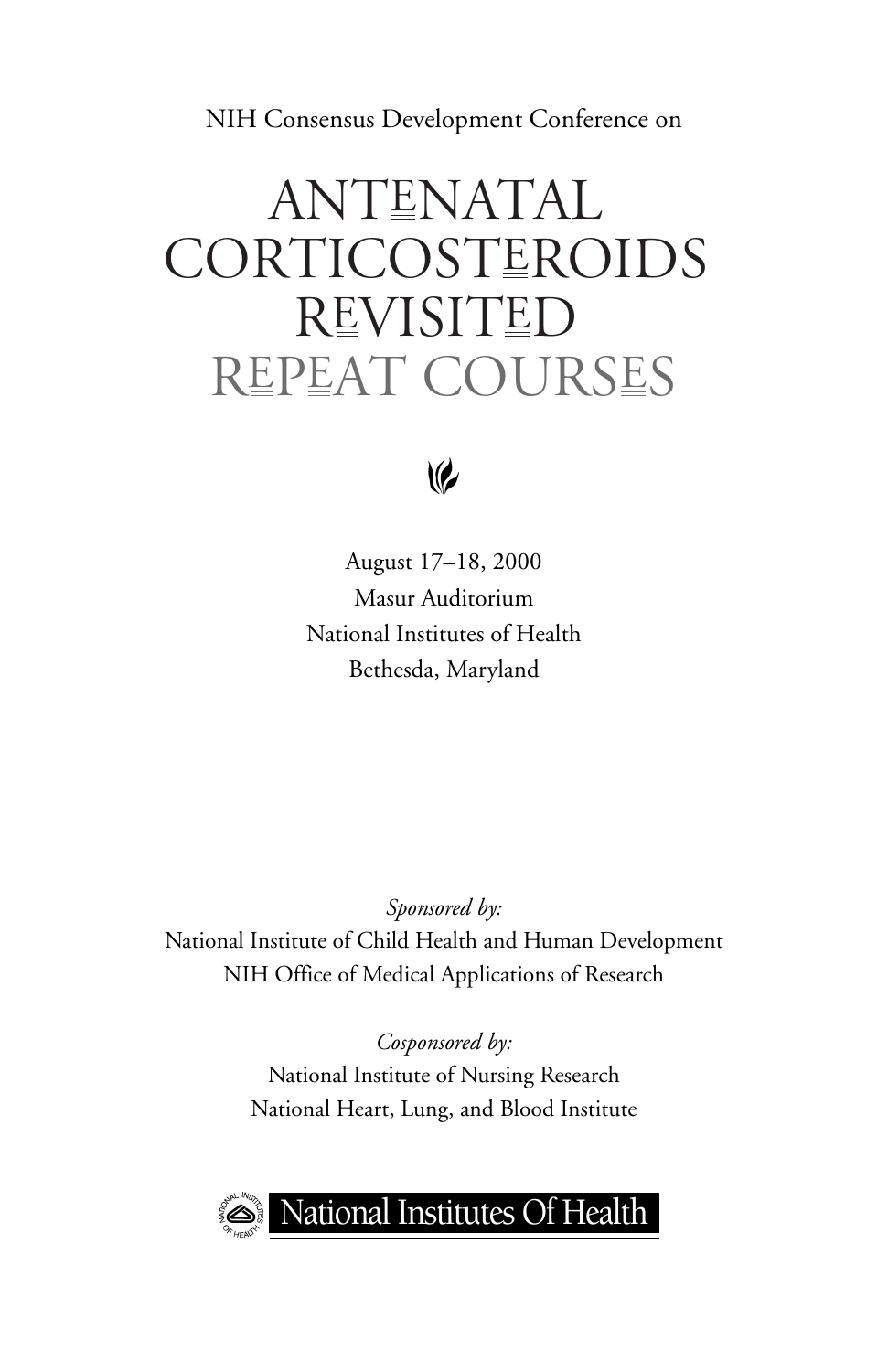## **CONTENTS**

### $\vee$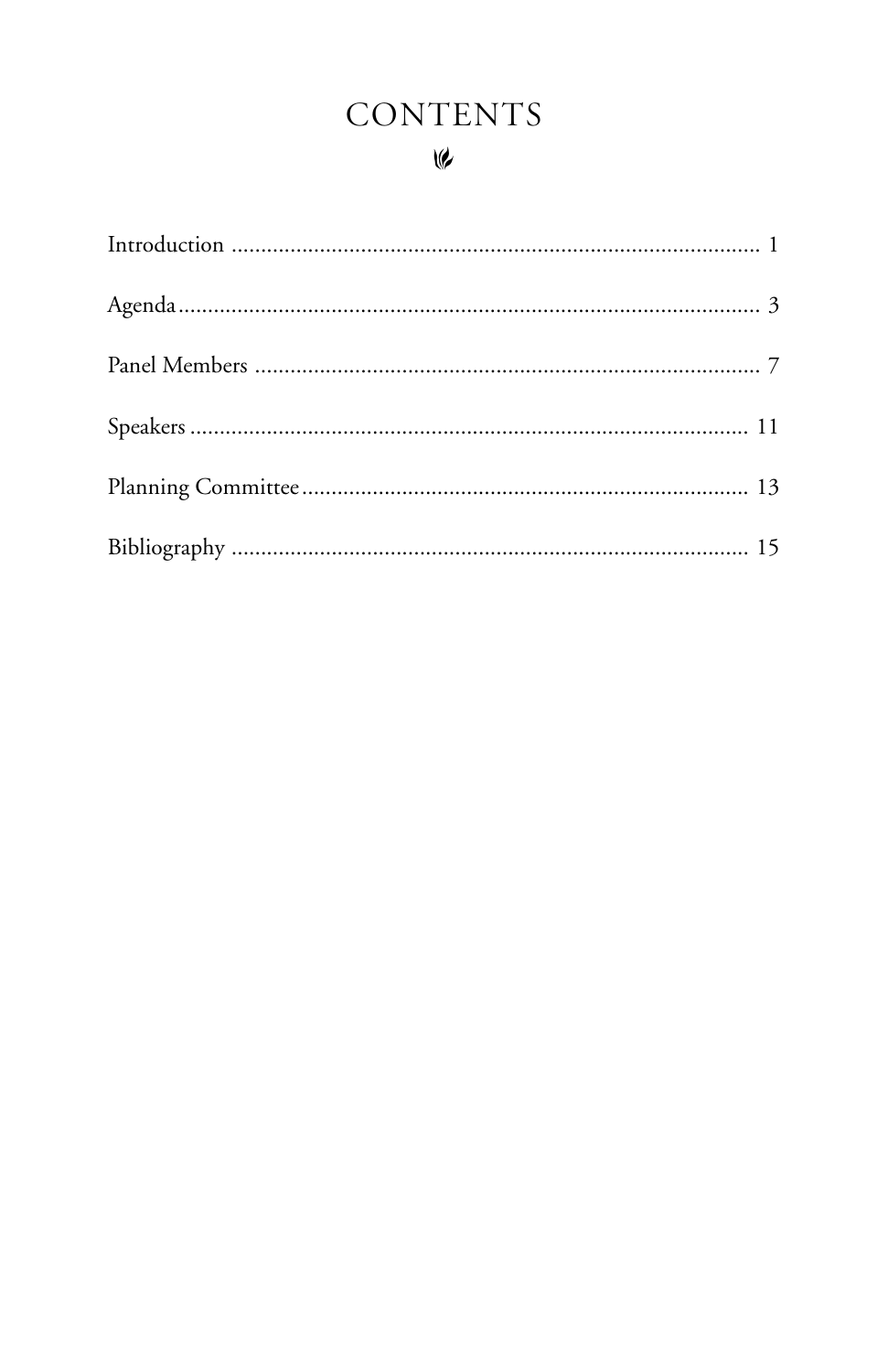### **I** Introduction

<span id="page-3-0"></span>Preterm delivery is a major cause of death and illness in infants. Corticosteroid treatment of pregnant women delivering prematurely was first introduced in 1972 to enhance fetal lung maturity. Subsequent research has focused on the ability of glucocorticoids to reduce mortality and brain injury in preterm neonates.

In 1994, the National Institutes of Health sponsored a Consensus Development Conference on the Effect of Corticosteroids for Fetal Maturation on Perinatal Outcomes to assess the effectiveness of antenatal glucocorticoid therapy. The consensus panel concluded, in part, that giving corticosteroids to pregnant women at risk for preterm delivery reduces the risk of death, respiratory distress syndrome, and intraventricular hemorrhage in their preterm infants.

The 1994 panel noted that optimal benefit of antenatal corticosteroid therapy lasts 7 days. The panel also noted that the potential benefits and risks of repeated administration of antenatal corticosteroids 7 days after the initial course are unknown and called for additional research on this issue.

The NIH is organizing this  $1\frac{1}{2}$  day conference to present research on repeat courses of antenatal corticosteroid therapy. After a day of presentations and audience discussion, an independent, non-Federal consensus development panel will weigh the scientific evidence and write a draft statement that will be presented to the audience on the second day. The panel's statement will address these questions:

• Is the evidence on benefits and risks of repeat courses of antenatal corticosteroids sufficient to permit consensus recommendations?

1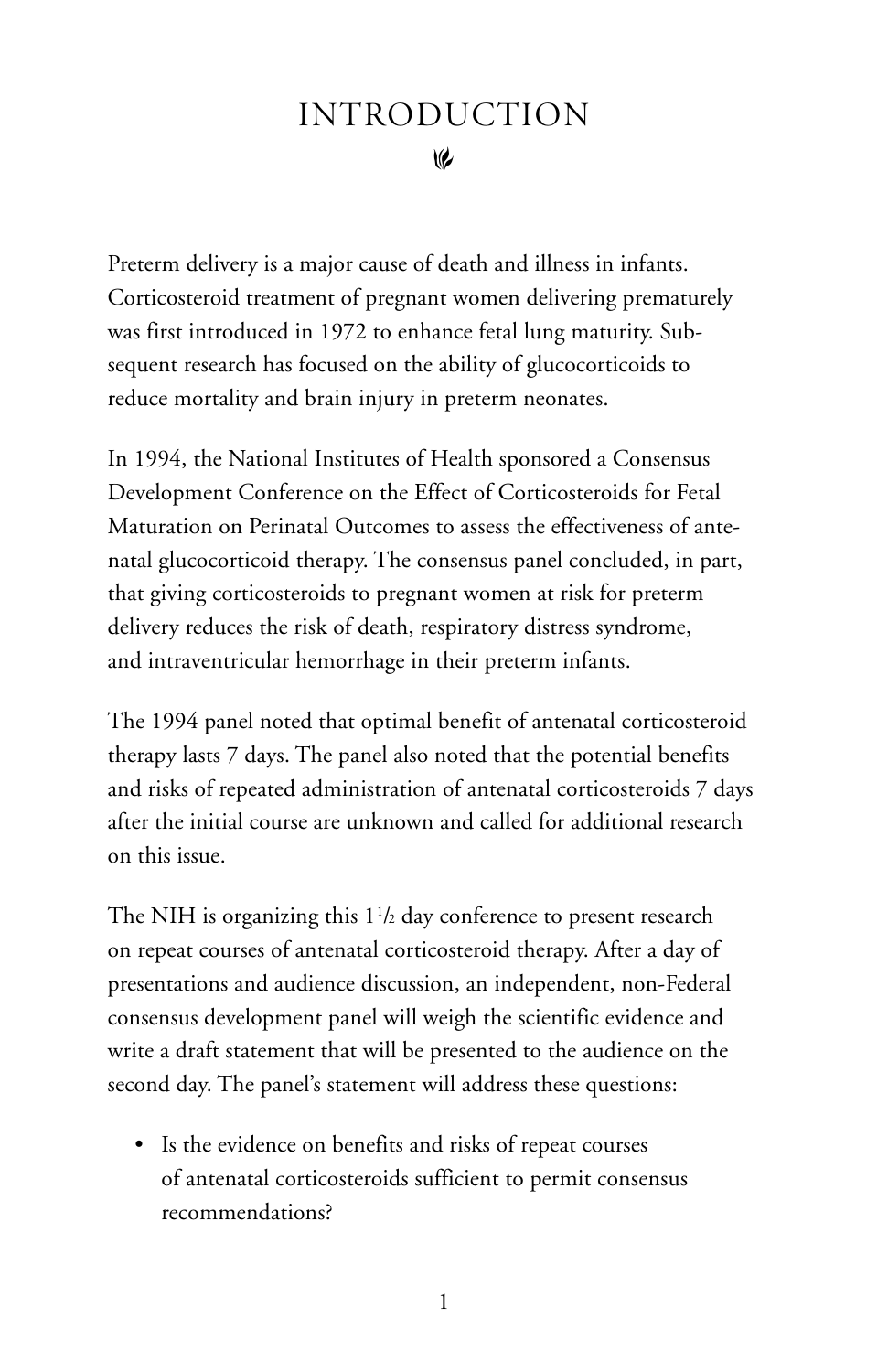- If so, what are the recommendations?
- If not, what additional information should be obtained?

### *General Information*

Conference sessions will be held in the Masur Auditorium of the Clinical Center (Building 10), National Institutes of Health, Bethesda, Maryland. Sessions will run from 8 a.m. to 3 p.m. on Thursday and from 8:30 a.m. to 12:30 p.m. on Friday. The telephone number for the message center is (301) 496-2520.

### *Cafeteria*

The cafeteria in the Clinical Center is located one floor below the auditorium in the basement of the building. It is open from 7 a.m. to 2:30 p.m., serving breakfast and lunch.

### *Sponsors*

The primary sponsors of this conference are the National Institute of Child Health and Human Development and the NIH Office of Medical Applications of Research. Additional sponsors are the National Institute of Nursing Research and the National Heart, Lung, and Blood Institute.

### *Statement of Interest*

In accordance with ACCME requirements, each speaker presenting at this conference has been asked to submit documentation outlining all outside involvement pertaining to the subject area. Please refer to the chart in your participant packet for details.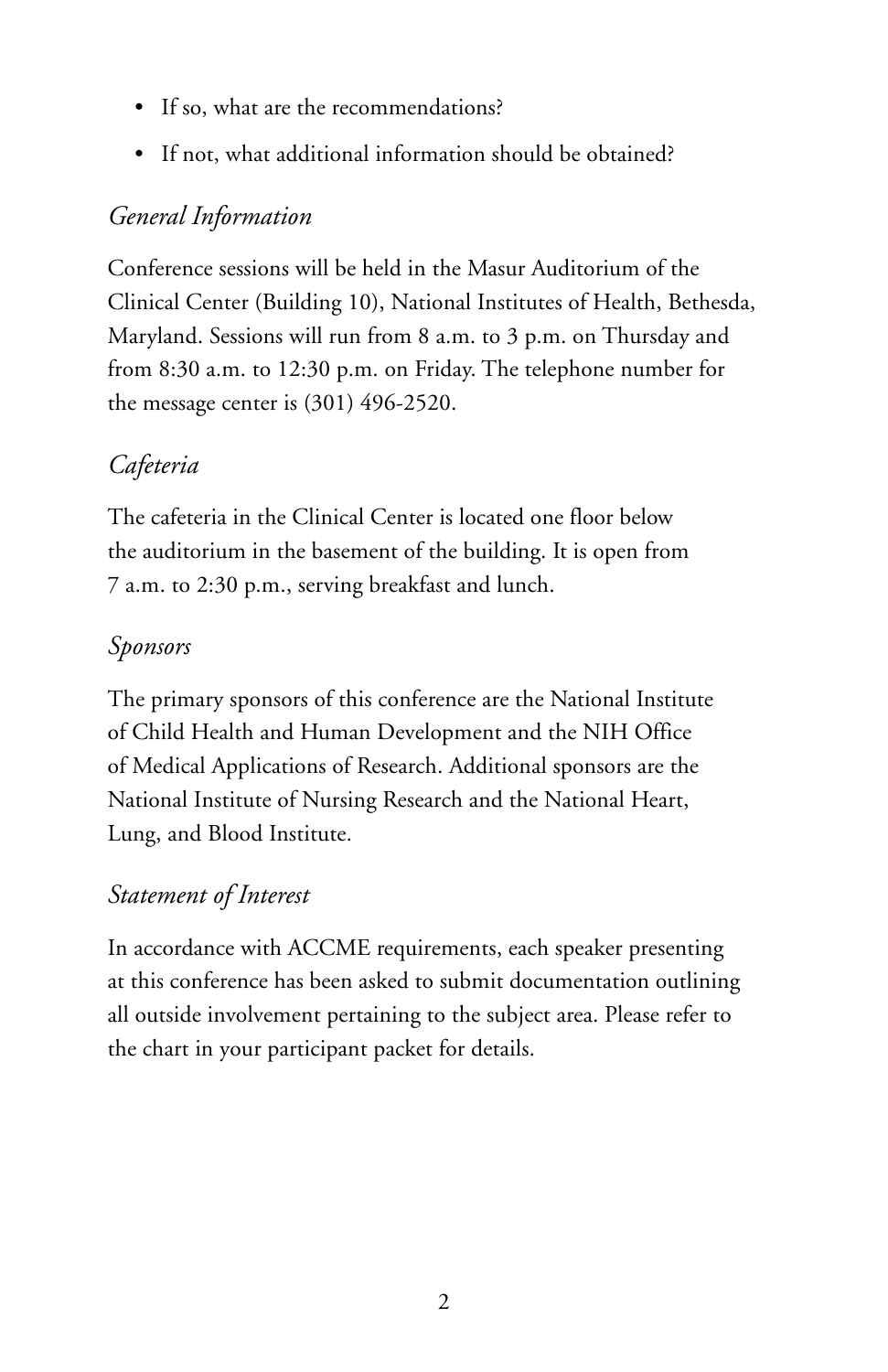## **AGENDA**

#### �

#### <span id="page-5-0"></span>Thursday, August 17, 2000

- 8:00 a.m. Opening Remarks and Acknowledgements *Duane Alexander, M.D.,* Director National Institute of Child Health and Human Development
- 8:10 a.m. Charge to the Panel *Barnett Kramer, M.D., M.P.H.,* Director Office of Medical Applications of Research
- 8:20 a.m. Conference Overview *Larry C. Gilstrap III, M.D.*  Emma Sue Hightower Chairman and Professor Department of Obstetrics, Gynecology, and Reproductive Sciences University of Texas-Houston Medical School

### *I. Overview*

| 8:25 a.m. Criteria for Evaluating the Quality of Evidence |
|-----------------------------------------------------------|
| John C. Sinclair, M.D., Professor                         |
| Department of Pediatrics                                  |
| McMaster University Medical Center                        |
|                                                           |

8:40 a.m. Pharmacology of Corticosteroids *Robert M. Ward, M.D., FAAP, F.C.P.,* Professor Department of Pediatrics University of Utah School of Medicine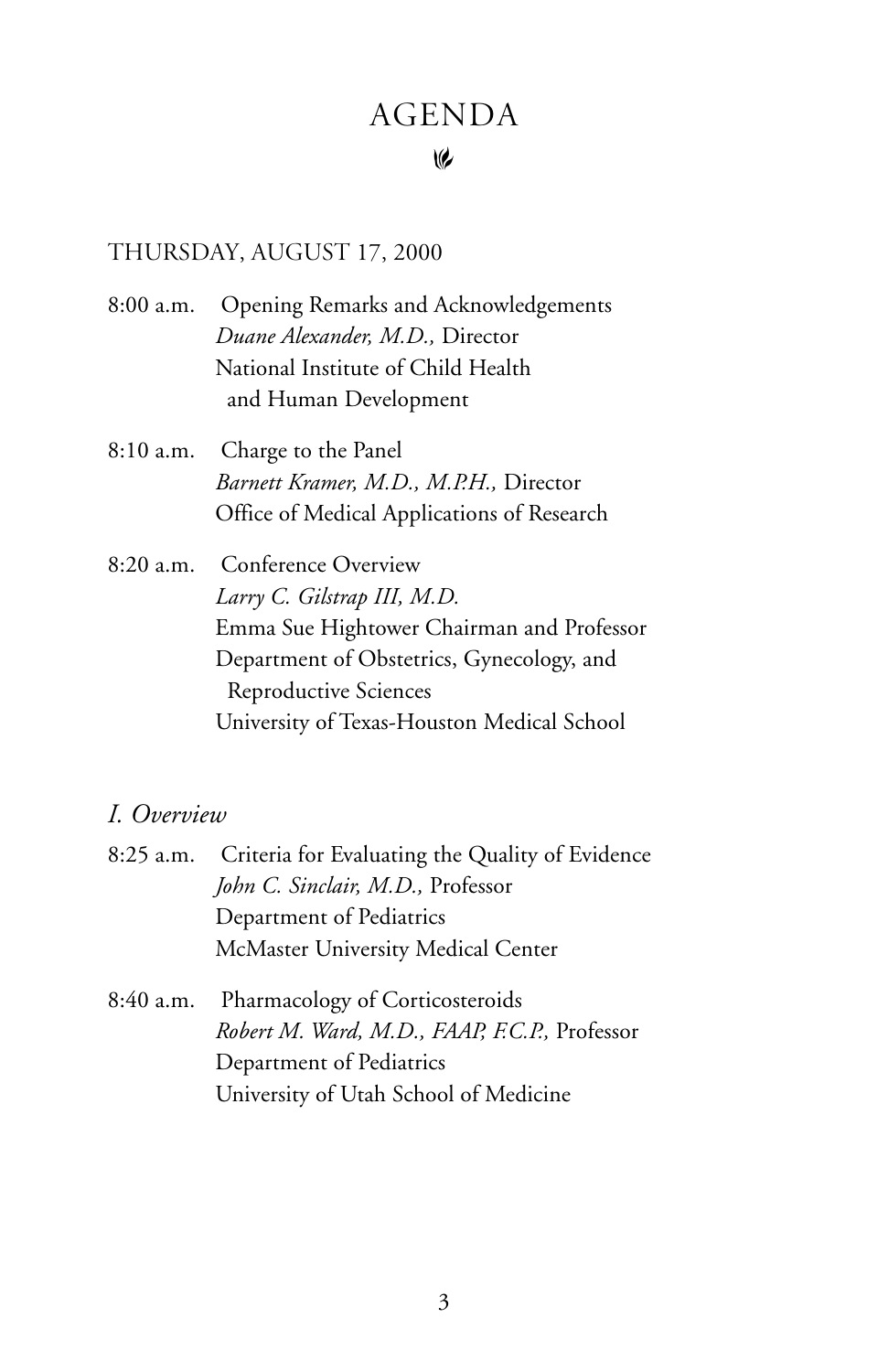8:55 a.m. Glucocorticoids and Normal Development *James F. Padbury, M.D.,* Professor and Vice Chairman Department of Pediatrics Brown University School of Medicine Pediatrician-in-Chief Women and Infants Hospital of Rhode Island

9:10 a.m. History of Repeat Courses and Patterns of Current Use in the United States, the United Kingdom, and Australia *Michael Socol, M.D.,* Professor Section of Maternal-Fetal Medicine Department of Obstetrics and Gynecology Northwestern University Medical School

### *II. Preclinical Studies*

9:30 a.m. Review of Effects of Repeat Courses of Antenatal Steroids in Animal Models *Alan Jobe, M.D., Ph.D.,* Professor of Pediatrics Children's Hospital Medical Center of Cincinnati

### *III. Clinical Evidence*

- 10:00 a.m. Multicenter Randomized Controlled Trial on Repeat Courses *Deborah Guinn, M.D.,* Assistant Professor Department of Obstetrics and Gynecology University of Colorado Health Sciences Center
- 10:15 a.m. Data on Repeat Courses of Antenatal Steroids From the TRH Trial *Beverly Banks, M.D., Ph.D.,* Neonatologist Division of Neonatology Children's Hospital of Philadelphia

10:30 a.m. Discussion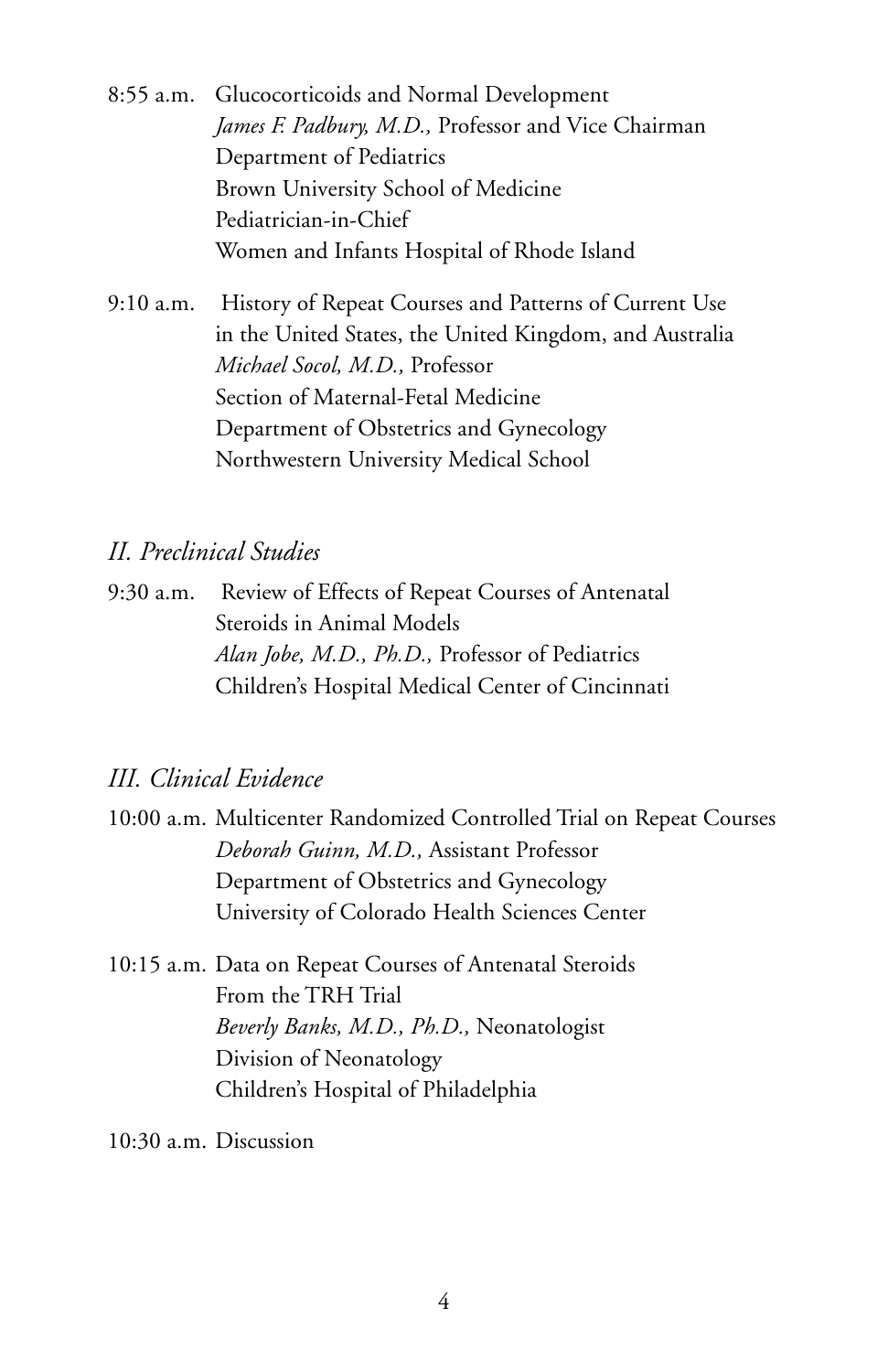- 11:00 a.m. Long-Term Outcome After Repeat Courses: French et al. Study *Noel French, MBChB, FRACP,* Head of Neonatal Followup King Edward Memorial Hospital, Australia
- 11:15 a.m. Long-Term Outcome After Repeat Courses: Esplin et al. Study *M. Sean Esplin, M.D.,* Instructor Division of Maternal-Fetal Medicine Department of Obstetrics and Gynecology University of Utah Health Sciences Center
- 11:30 a.m. Discussion
- 12:00 p.m. Lunch
- 1:00 p.m. Short-Term Outcome After Repeat Courses *James R. Scott, M.D.,* Professor Department of Obstetrics and Gynecology University of Utah Health Sciences Center
- 1:20 p.m. Review of Repeat Courses in Patients With Special Circumstances and Populations *Brian Mercer, M.D.,* Director, Maternal-Fetal Medicine Department of Obstetrics and Gynecology MetroHealth Medical Center
- 1:40 p.m. Review of Design of Ongoing Trials in the United States, the United Kingdom, Australia, and Canada *Ronald J. Wapner, M.D.,* Director Division of Maternal-Fetal Medicine Thomas Jefferson University Hospital
- 2:00 p.m. Discussion
- 2:30 p.m. Comments from Organizations
- 3:00 p.m. Adjournment (Panel Executive Session)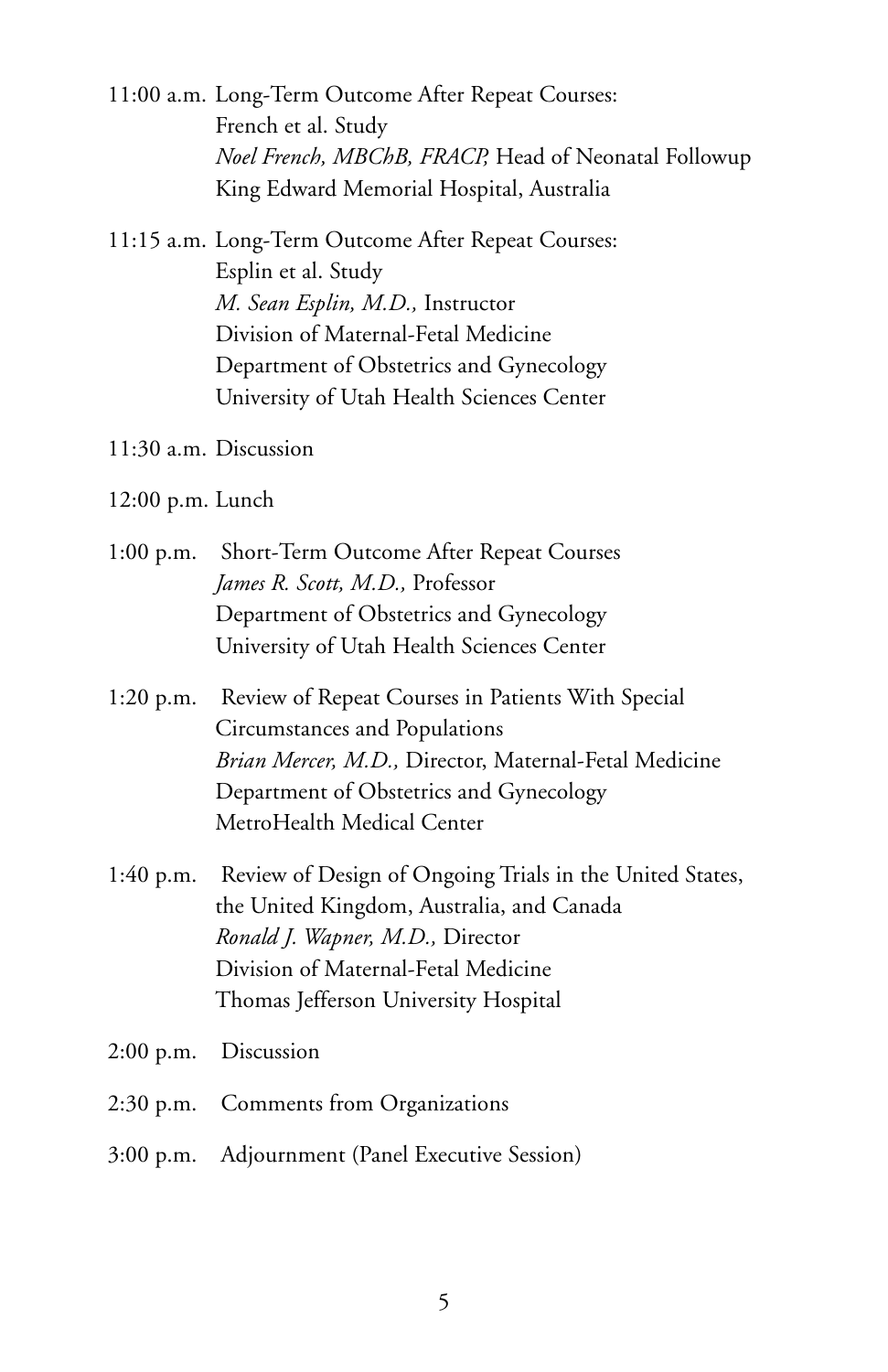### Friday, August 18, 2000

8:30 a.m. Presentation of Consensus Statement *Larry C. Gilstrap III, M.D.*  Emma Sue Hightower Chairman and Professor Department of Obstetrics, Gynecology, and Reproductive Sciences University of Texas-Houston Medical School

- 8:50 a.m. Discussion
- 10:00 a.m. Panel Meets in Executive Session
- 11:30 a.m. Press Conference
- 12:30 a.m. Adjournment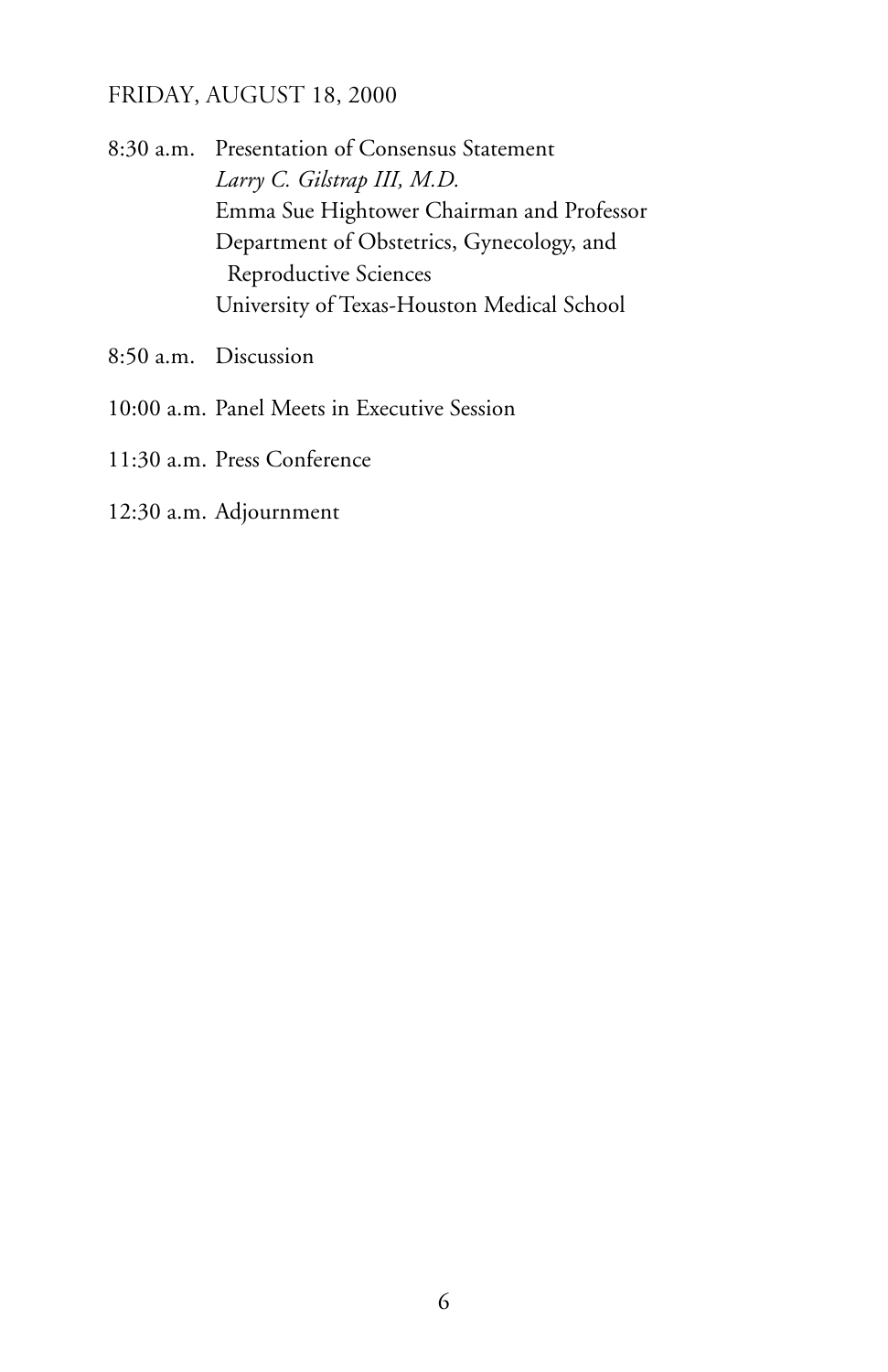### Panel Members

#### **I**

<span id="page-9-0"></span>*Panel Chair: Larry C. Gilstrap III, M.D.*  Emma Sue Hightower Chairman and Professor Department of Obstetrics, Gynecology, and Reproductive Sciences University of Texas-Houston Medical School Houston, Texas

*William H. Clewell, M.D.*  Associate Director Department of Maternal-Fetal Medicine Good Samaritan Regional Medical Center Phoenix, Arizona

*Mary E. D'Alton, M.D.*  Virgil G. Damon Professor of Obstetrics and Gynecology Director, Division of Maternal-Fetal Medicine Columbia University College of Physicians and Surgeons New York Presbyterian Hospital New York, New York

*Marilyn B. Escobedo, M.D.*  Professor, Department of Pediatrics Division of Neonatology Medical Director, University Hospital Newborn Intensive Care Unit University of Texas Health Science Center at San Antonio San Antonio, Texas

*Dwenda K. Gjerdingen, M.D.*  Associate Professor Department of Family Practice and Community Health University of Minnesota Medical School St. Paul, Minnesota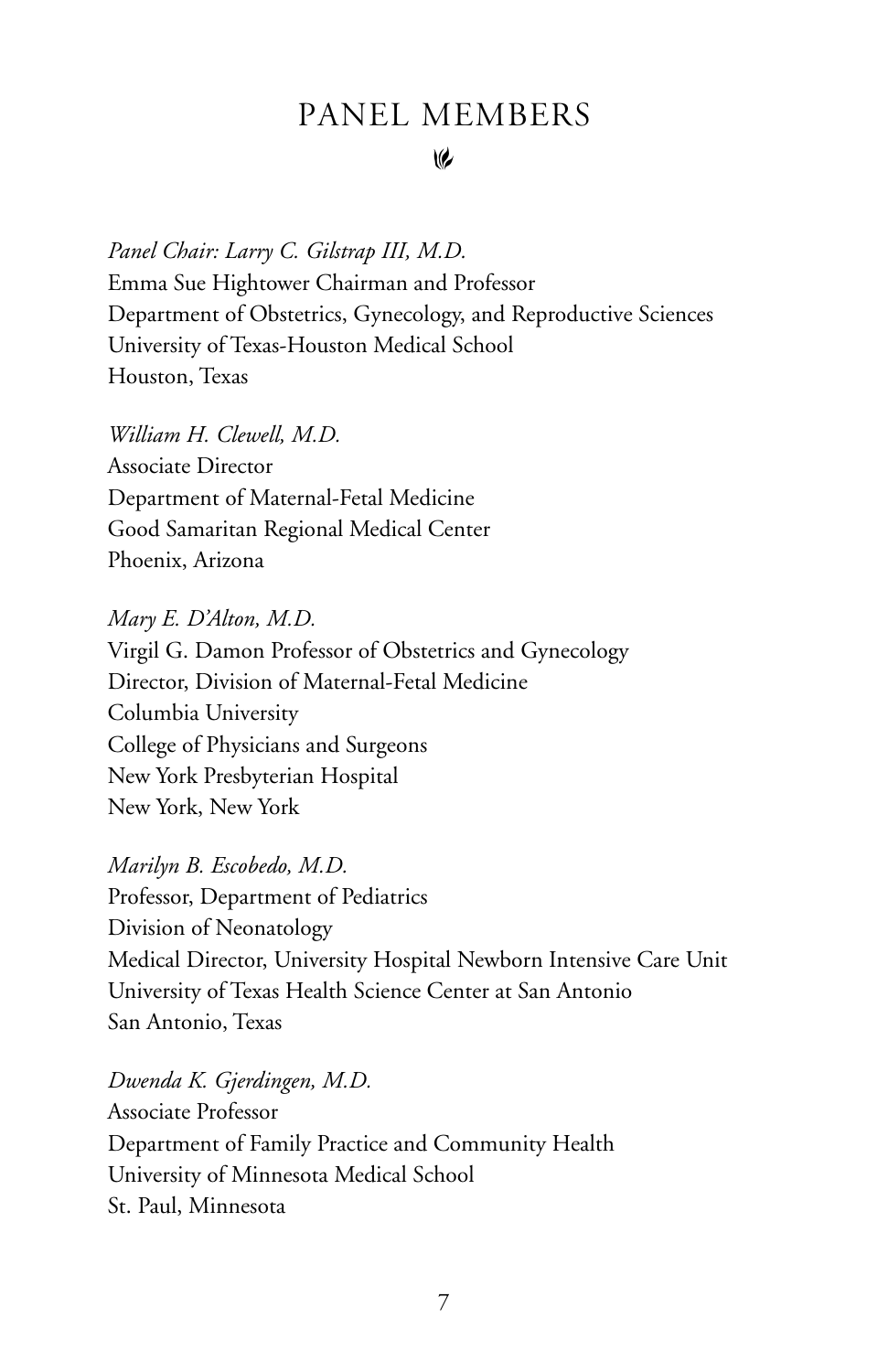*Jan Goddard-Finegold, M.D.*  Associate Professor of Pediatrics and Pathology Division of Pediatric Neurology Baylor College of Medicine and Texas Children's Hospital Houston, Texas

*Robert L. Goldenberg, M.D.* 

Charles E. Flowers Professor Department of Obstetrics and Gynecology University of Alabama at Birmingham Birmingham, Alabama

#### *Maureen Hack, M.D.*

Director of High Risk Followup Program Rainbow Babies and Children's Hospital of University Hospitals of Cleveland Case Western Reserve University Cleveland, Ohio

#### *Thomas N. Hansen, M.D.*

Chairman, Department of Pediatrics Ohio State University Chief Executive Officer Children's Hospital Columbus, Ohio

### *Ralph E. Kauffman, M.D.*

Marion Merrell Dow/Missouri Chair in Medical Research Professor of Pediatrics and Pharmacology University of Missouri–Kansas City Children's Mercy Hospital Kansas City, Missouri

*Emmett B. Keeler, Ph.D.*  Senior Mathematician Health Program The RAND Graduate School Santa Monica, California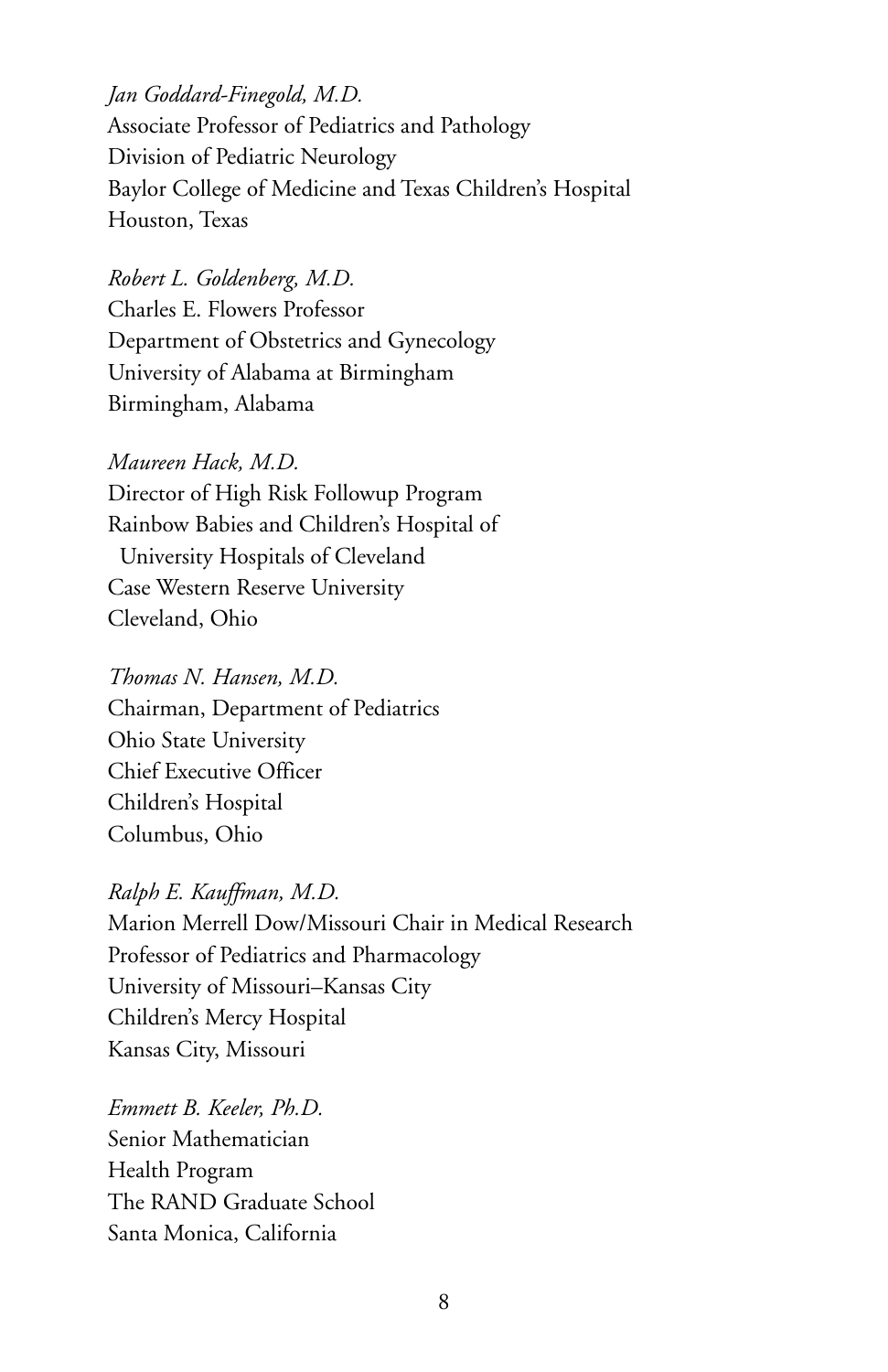*William Oh, M.D.*  Sylvia Kay Hassenfeld Professor of Pediatrics Chairman, Department of Pediatrics Brown University School of Medicine Pediatrician-In-Chief Rhode Island Hospital Medical Director Hasbro Children's Hospital Providence, Rhode Island

*E. Albert Reece, M.D.*  Abraham Roth Professor and Chairman Department of Obstetrics, Gynecology, and Reproductive Sciences Temple University School of Medicine Philadelphia, Pennsylvania

*Elizabeth J. Susman, Ph.D., R.N.*  Jean Phillips Shibley Professor Department of Biobehavioral Health Pennsylvania State University University Park, Pennsylvania

*Marlyn G. Vogel, Ed.D.*  Licensed Psychologist Special Services School District of Hatboro-Horsham Ambler, Pennsylvania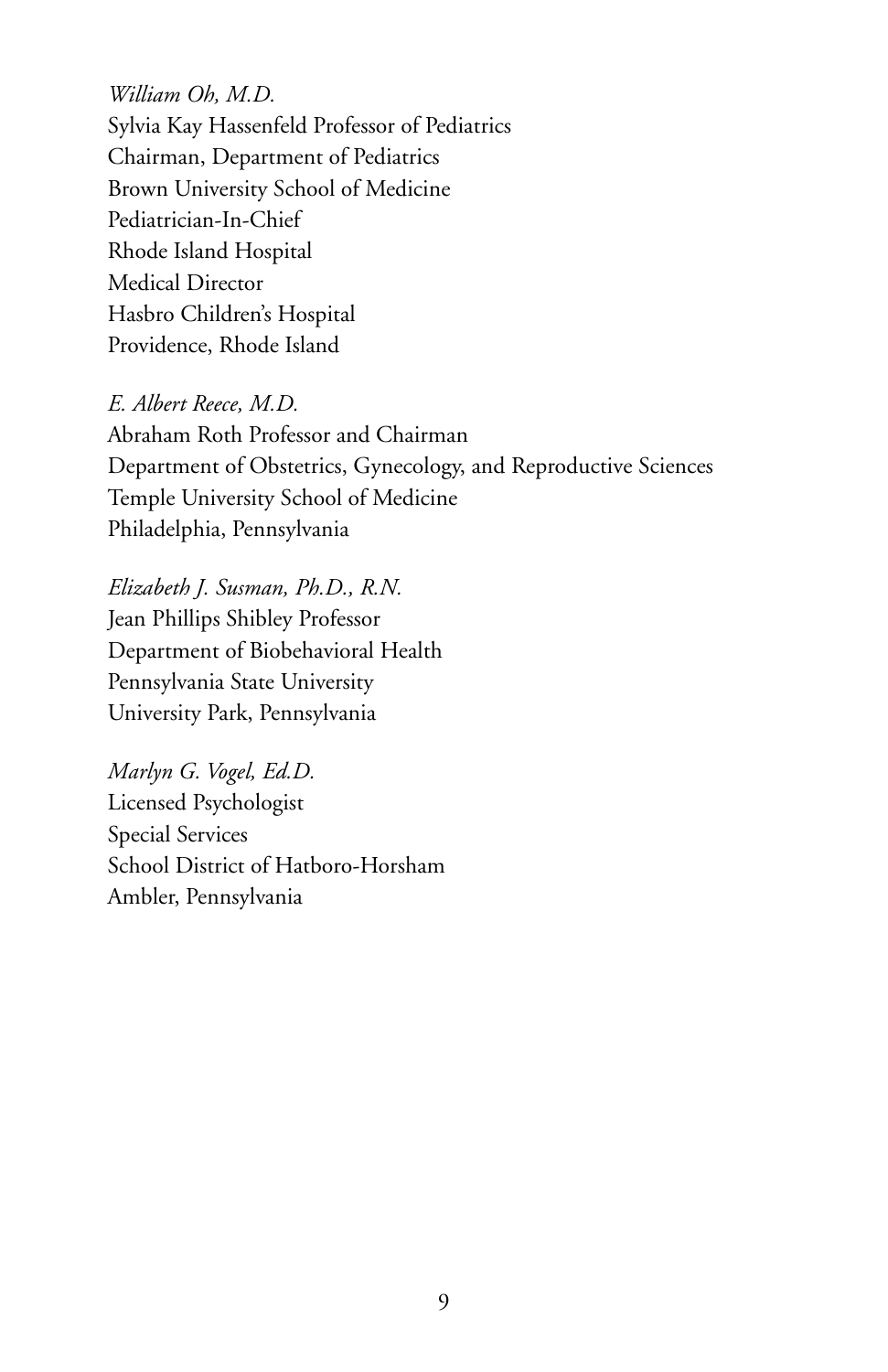### **SPEAKERS**

#### **I**

<span id="page-12-0"></span>*Beverly Banks, M.D., Ph.D.*  Neonatologist Division of Neonatology Children's Hospital of Philadelphia Philadelphia, Pennsylvania

*M. Sean Esplin, M.D.* 

Instructor Division of Maternal-Fetal Medicine Department of Obstetrics and Gynecology University of Utah Health Sciences Center Salt Lake City, Utah

*Noel French, MBChB, FRACP*  Head of Neonatal Followup King Edward Memorial Hospital Subiaco, Perth, Australia

*Deborah Guinn, M.D.*  Assistant Professor Department of Obstetrics and Gynecology University of Colorado Health Sciences Center Denver, Colorado

*Alan Jobe, M.D., Ph.D.*  Professor of Pediatrics Children's Hospital Medical Center of Cincinnati Cincinnati, Ohio

*Brian Mercer, M.D.*  **Director** Maternal-Fetal Medicine Department of Obstetrics and Gynecology MetroHealth Medical Center Cleveland, Ohio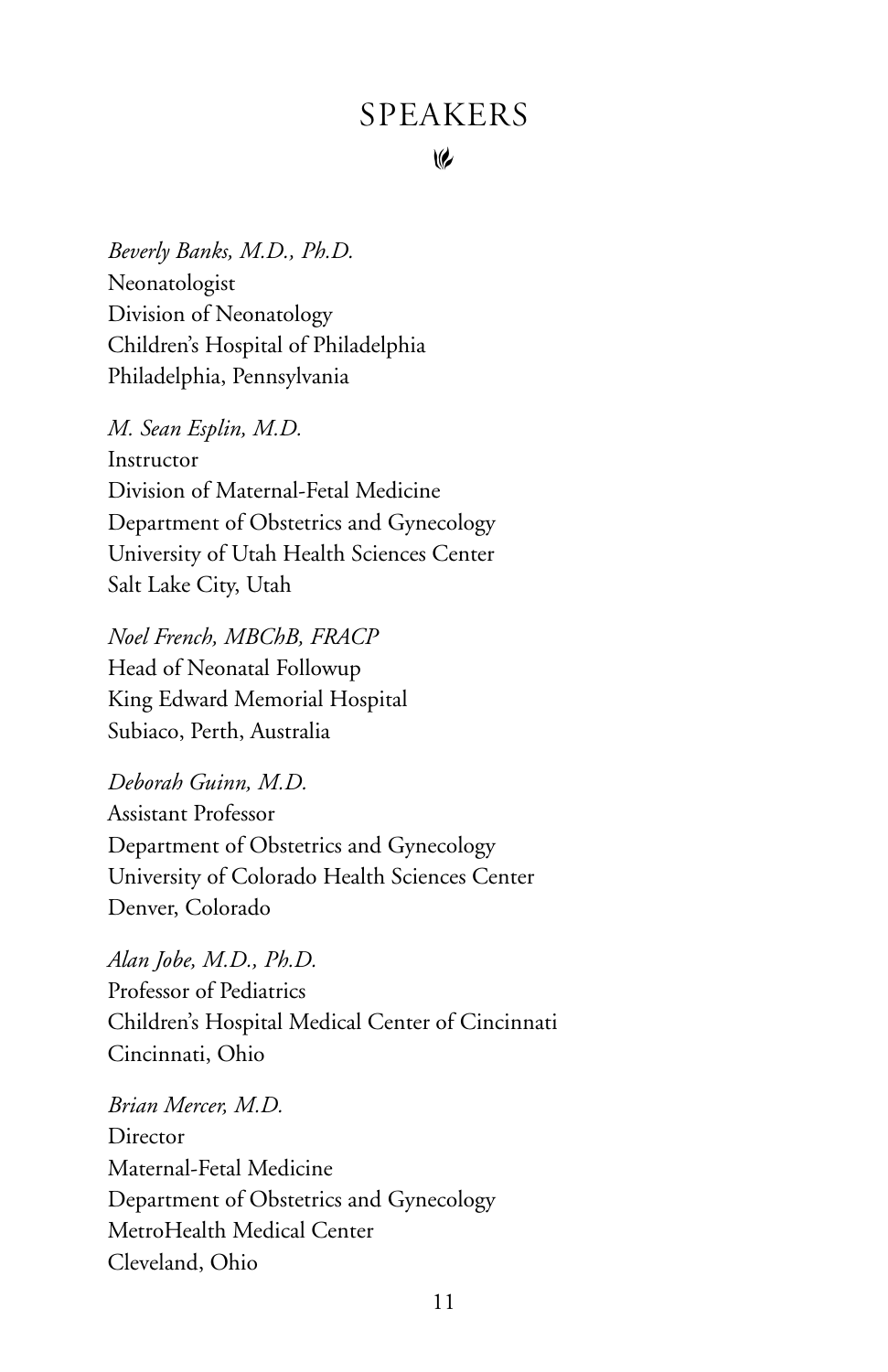*James F. Padbury, M.D.*  Professor and Vice Chairman Department of Pediatrics Brown University School of Medicine Pediatrician-in-Chief Women and Infants Hospital of Rhode Island Providence, Rhode Island

*James R. Scott, M.D.*  Professor Department of Obstetrics and Gynecology University of Utah Health Sciences Center Salt Lake City, Utah

#### *John C. Sinclair, M.D.*

Professor Department of Pediatrics McMaster University Medical Center Hamilton, Ontario, Canada

#### *Michael Socol, M.D.*

Professor, Section of Maternal-Fetal Medicine Department of Obstetrics and Gynecology Northwestern University Medical School Chicago, Illinois

*Ronald J. Wapner, M.D.*  **Director** Division of Maternal-Fetal Medicine Thomas Jefferson University Hospital Philadelphia, Pennsylvania

*Robert M. Ward, M.D., FAAP, F.C.P.*  Professor Department of Pediatrics University of Utah School of Medicine Salt Lake City, Utah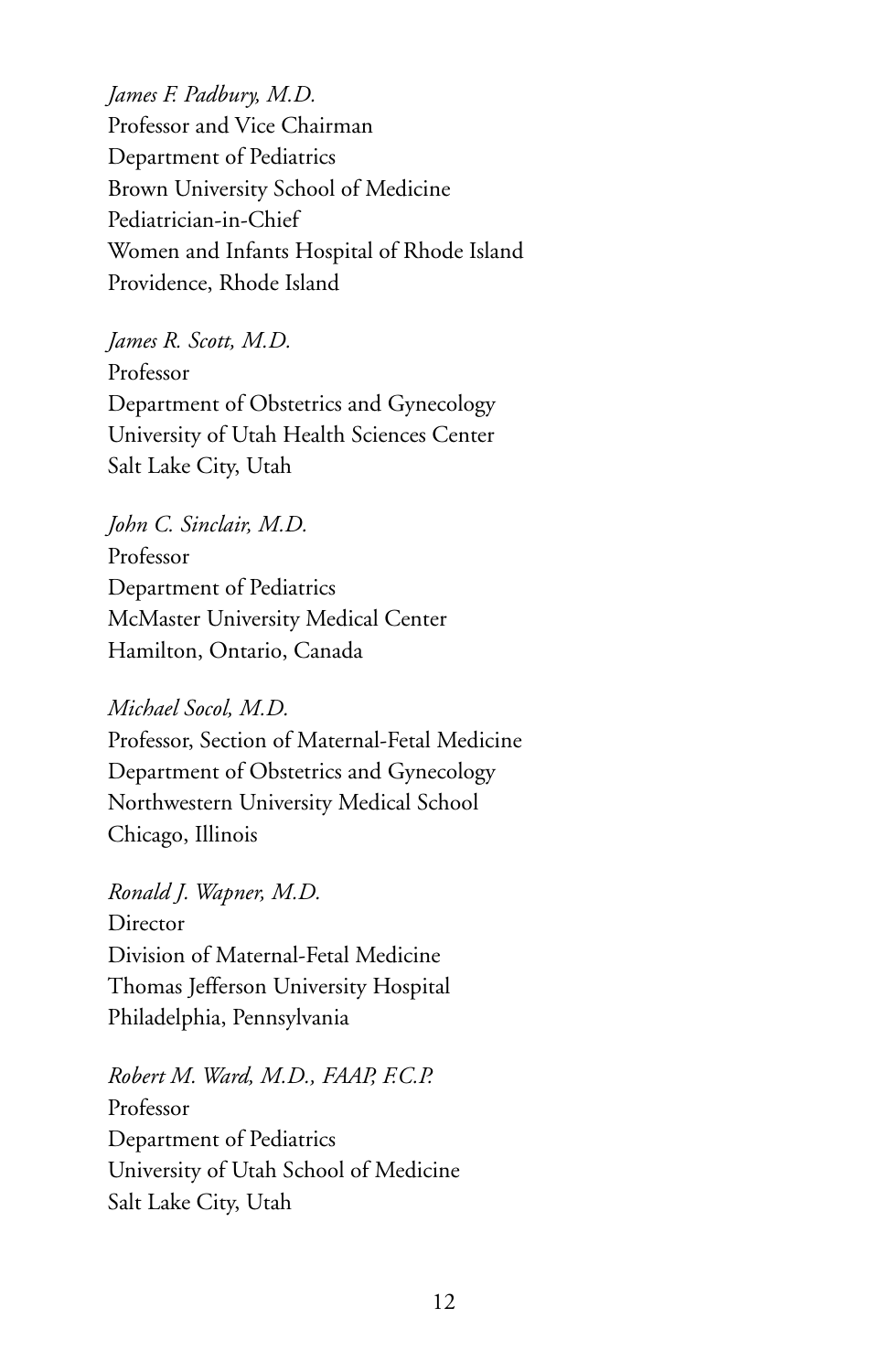### <span id="page-14-0"></span>� Planning Committee Members

*Planning Committee Chair: Duane Alexander, M.D.*  **Director** National Institute of Child Health and Human Development National Institutes of Health Bethesda, Maryland

#### *John A. Bowersox*

Communications Specialist Office of Medical Applications of Research Office of the Director National Institutes of Health Bethesda, Maryland

#### *Jerry M. Elliott*

Program Analysis and Management Officer Office of Medical Applications of Research Office of the Director National Institutes of Health Bethesda, Maryland

#### *Barnett Kramer, M.D., M.P.H.*

**Director** Office of Medical Applications of Research Office of the Director National Institutes of Health Bethesda, Maryland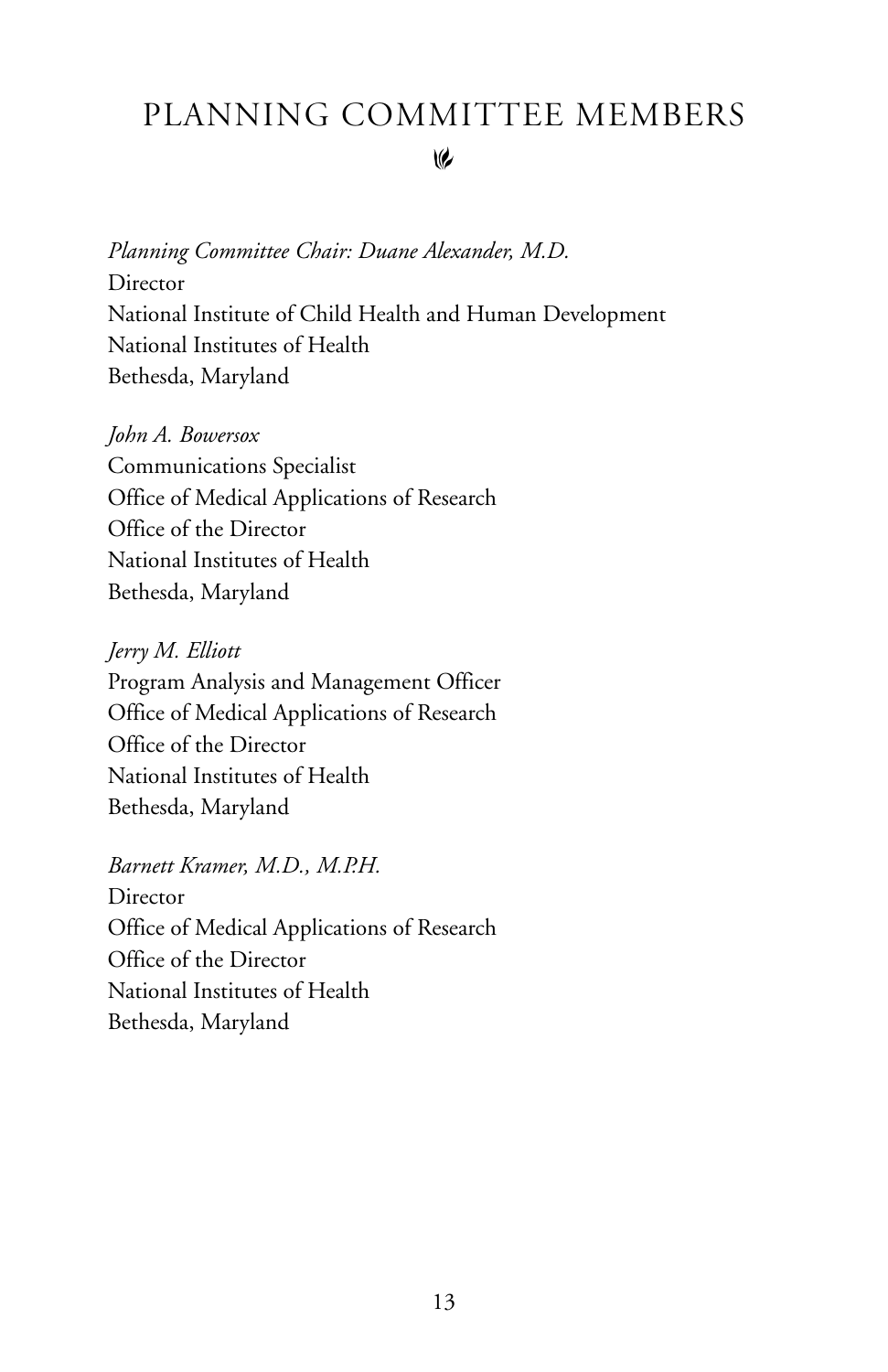*Catherine Spong, M.D.*  Project Director Maternal-Fetal Medicine Units Network Pregnancy and Perinatology Branch Center for Research for Mothers and Children National Institute of Child Health and Human Development National Institutes of Health Bethesda, Maryland

### *Judith M. Whalen, M.P.A.*

Associate Director for Science Policy, Analysis, and Communication National Institute of Child Health and Human Development National Institutes of Health Bethesda, Maryland

*Linda Wright, M.D.*  Special Assistant to the Director Center for Research for Mothers and Children National Institute of Child Health and Human Development National Institutes of Health Bethesda, Maryland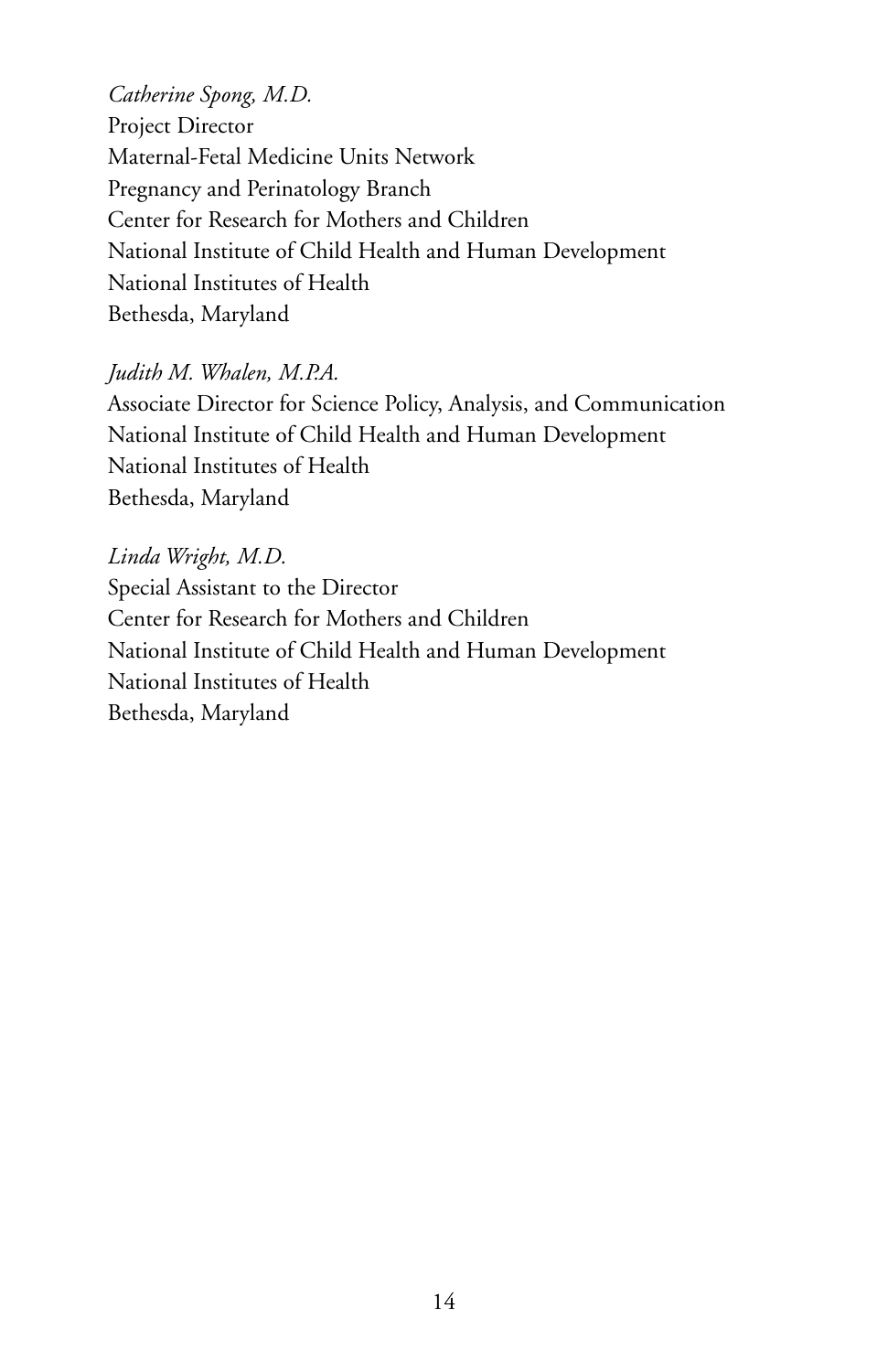### <span id="page-16-0"></span>� Bibliography of Background Materials

Abbasi S, Hirsch D, Davis J, Tolosa J, Sivieri E, Grous M, et al. Effect of single versus multiple courses of antenatal steroids on neonatal outcome of very low birthweight infants. Pediatr Res 1999;45:179A, abstract 1048.

Abbasi S, Hirsch D, Davis J, Tolosa J, Stouffer N, Debbs R, et al. Effect of single versus multiple courses of antenatal corticosteroids on maternal and neonatal outcome. Am J Obstet Gynecol 2000;182:1243-9.

Abbasi S, Sivieri E, McGowan M, Gerdes J. Effects of multiple courses of antenatal steroids as compared to single course on neonatal lung mechanics. Pediatr Res 1999;45:292A, abstract 1721.

Allen VM, Allen AC, Usher RH, Liston RM. The effect of multiple courses of maternal antenatal steroids on the prevention of complications of prematurity. Am J Obstet Gynecol 1997;176:S48, abstract 136.

Andersen HF, Erhart B. Repeated corticosteroid doses have no effect on birth weight. Am J Obstet Gynecol 1998;178:S183, abstract 650.

Banks BA, Cnaan A, Morgan MA, Parer JT, Merrill JD, Ballard PL, et al. Multiple courses of antenatal corticosteroids and outcome of premature neonates. Am J Obstet Gynecol 1999;3:1-9.

Banks BA, Merrill, JD, Cnaan A, Macones G, Samilio D, Ballard R. Multiple courses of antenatal corticosteroids (ANCS): association with increased mortality and early severe lung disease (ESLD) in preterm neonates. Pediatrics 1999;104:739, abstract 8.

Bloom SL, Sheffield JS, Cox SM, McIntire DM, Leveno KJ. Is dexamethasone for fetal maturation associated with diminished fetal growth? Am J Obstet Gynecol 1999;180:S104, abstract 347.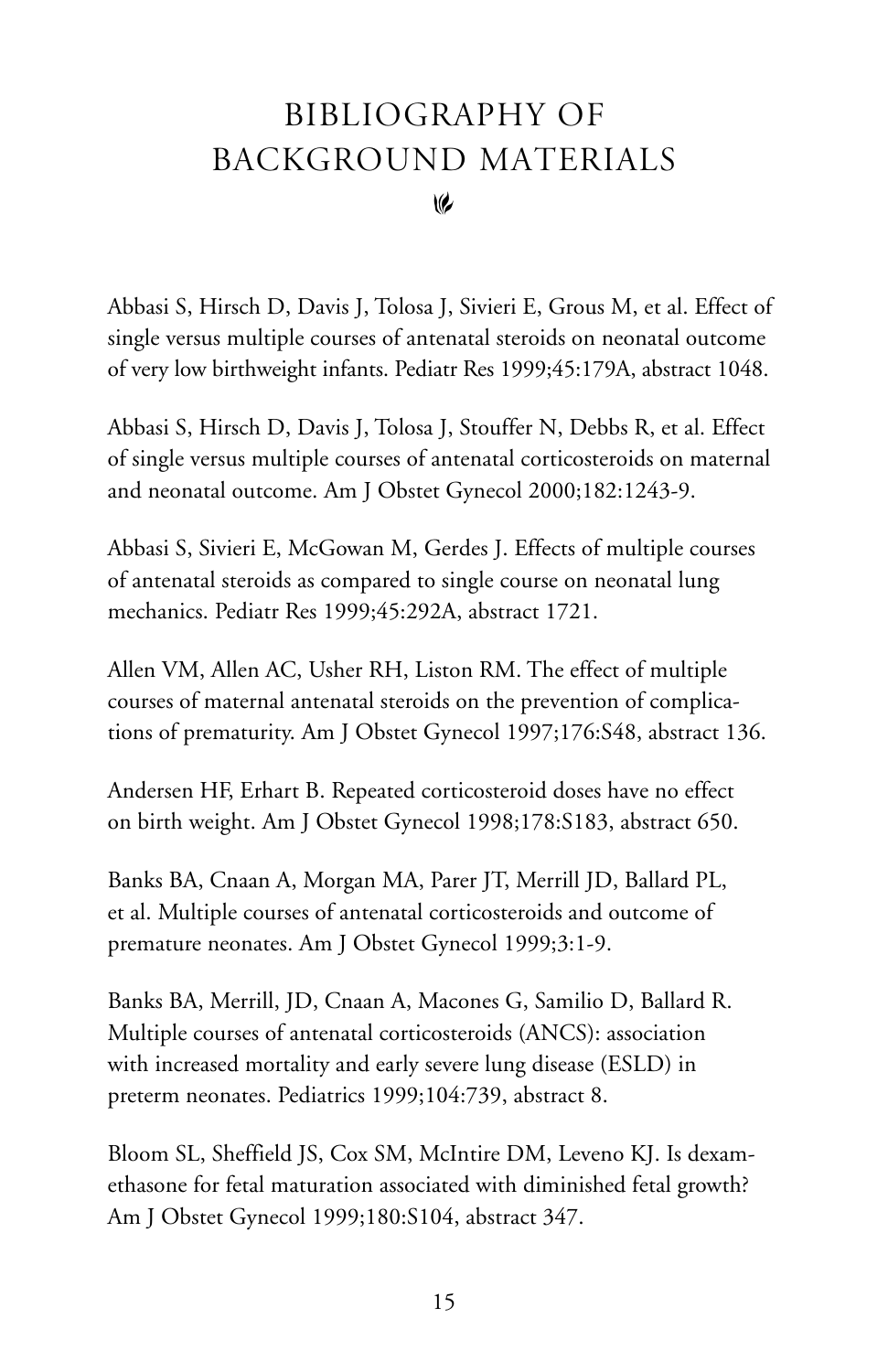Debbs R, Abbasi S, Tolosa J, Weiner S, Wapner R. Does serial versus single course betamethasone therapy increase neonatal morbidity? Am J Obstet Gynecol 1997;176:S47, abstract 129.

Demasio K, Benitz WE, Druzin M. Multiple course antenatal steroids in pregnancies delivering from 26-34 weeks decreases mean airway pressure. J Soc Gynecol Invest 1997;4:269A, abstract 754.

Dubiel M, Breborowicz GH, Gudmundsson S, Maršál K. Fetal lung power Doppler imaging and velocimetry before and after repeated betamethasone treatment. Prenat Neonat Med 1999;Jul 7:290-5.

Elimian A, Verma U, Visintainer P, Tejani N. Effectiveness of multidose antenatal steroids. Obstet Gynecol 2000;182:34-6.

Esplin MS, Fausett MB, Smith S, Oshiro BT, Porter TF, Branch DW, et al. Multiple courses of antenatal steroids are associated with a delay in long-term psychomotor development in children with birth weights <1,500 grams. Am J Obstet Gynecol 1999;180:S24, abstract 27.

Esters DM, Pass J, Egan JFX. Serial betamethasone use in a clinic practice: does it affect fetal growth? Am J Obstet Gynecol 2000; 182:abstract 122.

French NP, Hagan R, Evans SF, Godfrey M, Newnham JP. Repeated antenatal corticosteroids: size at birth and subsequent development. Am J Obstet Gynecol 1999;180:114-21.

Ghidini A, Salafia CM, Minior VK. Repeated courses of steroids in preterm membrane rupture do not increase the risk of histologic chorioamnionitis. Am J Perinatol 1997;14:309-13.

Guinn DA, BMZ study group. Multicenter randomized trial of single versus weekly courses of antenatal corticosteroids (ACS): interim analysis. Am J Obstet Gynecol Jan 2000;182:abstract 3.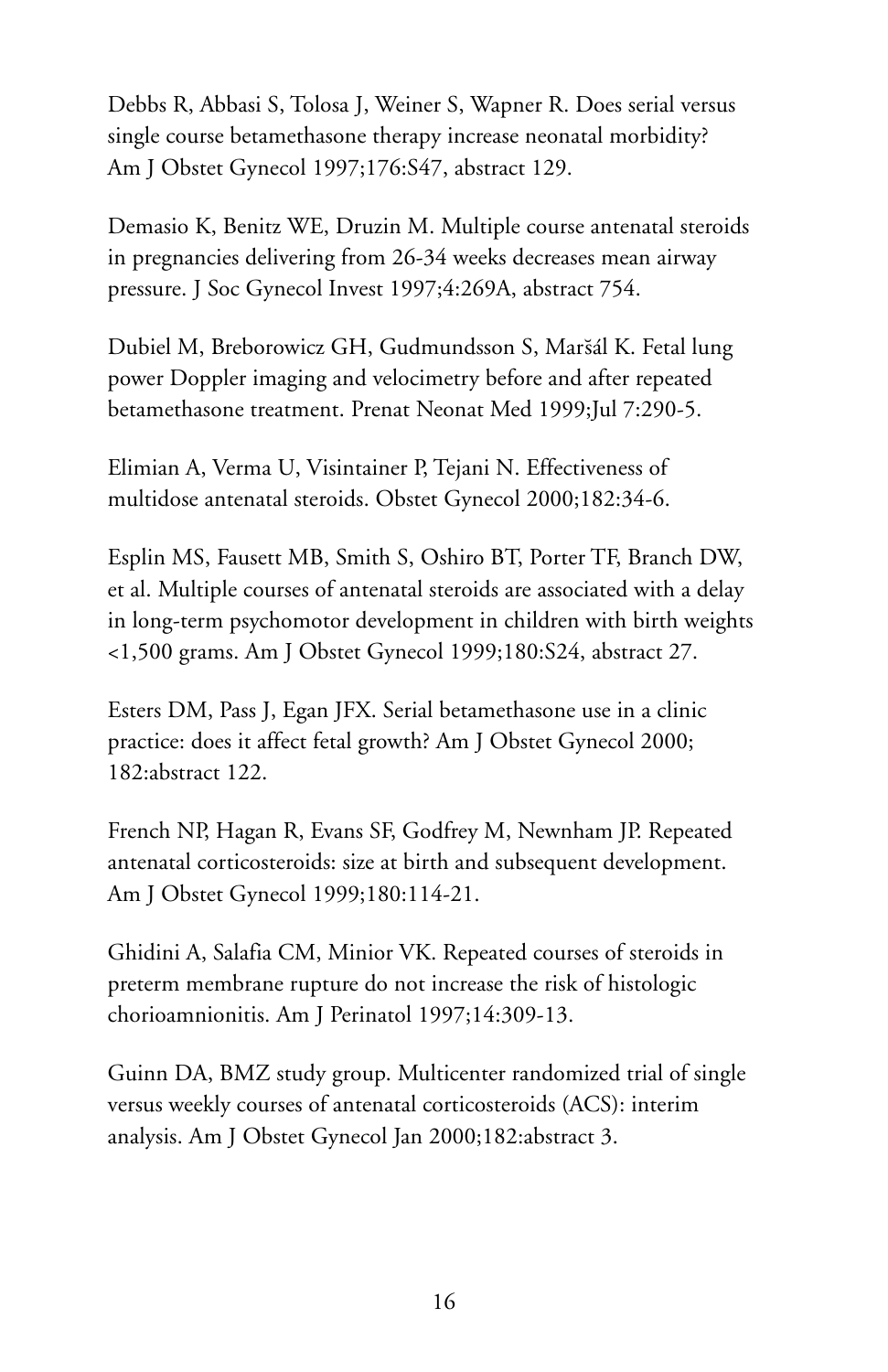Ikegami M, Jobe AH, Newnham J, Polk DH, Willet KE, Sly P. Repetitive prenatal glucocorticoids improve lung function and decrease growth in preterm lambs. Am J Respir Crit Care Med 1997;156:178-84.

Jazayeri A, Gavrila D, Sincich T. Relationship between the number of antenatal steroid treatments for fetal lung maturity and neonatal morbidity. Am J Obstet Gynecol 2000;182:abstract 138.

Jobe AH, Newnham J, Willet K, Sly P, Ikegami M. Fetal versus maternal and gestational age effects of repetitive antenatal glucocorticoids. Pediatrics 1998;102:1116-25.

Jobe AH, Wada N, Berry LM, Ikegami M, Ervin MG. Single and repetitive maternal glucocorticoid exposures reduce fetal growth in sheep. Am J Obstet Gynecol 1998;178:1-9.

Kirschbaum TH. Commentary on article by French NP, Hagan R, Evans SF, et al. Year Book of Obstetrics, Gynecology, and Women's Health 2000. Mosby; 2000.

Lescale K, Johnson LM, Dobtsis I, Divon MY. Weekly steroids as prophylaxis in preterm delivery: is there maternal adrenal suppression? Am J Obstet Gynecol 1999;180:S102, abstract 340.

Macones GA, Banks B, Cnaan D, Stamilio D, Merrill J, Morgan MA, et al. Multiple course antenatal steroids are independently associated with increased mortality in neonates born at less than 28 weeks gestation. Am J Obstet Gynecol 1999;180:S103, abstract 345.

Maher J, Collins J, Bowling S, Williamson K, Tolaymat L, McEvoy C. Timing of antenatal steroids and neonatal pulmonary mechanics. Am J Obstet Gynecol 2000;182:abstract 22.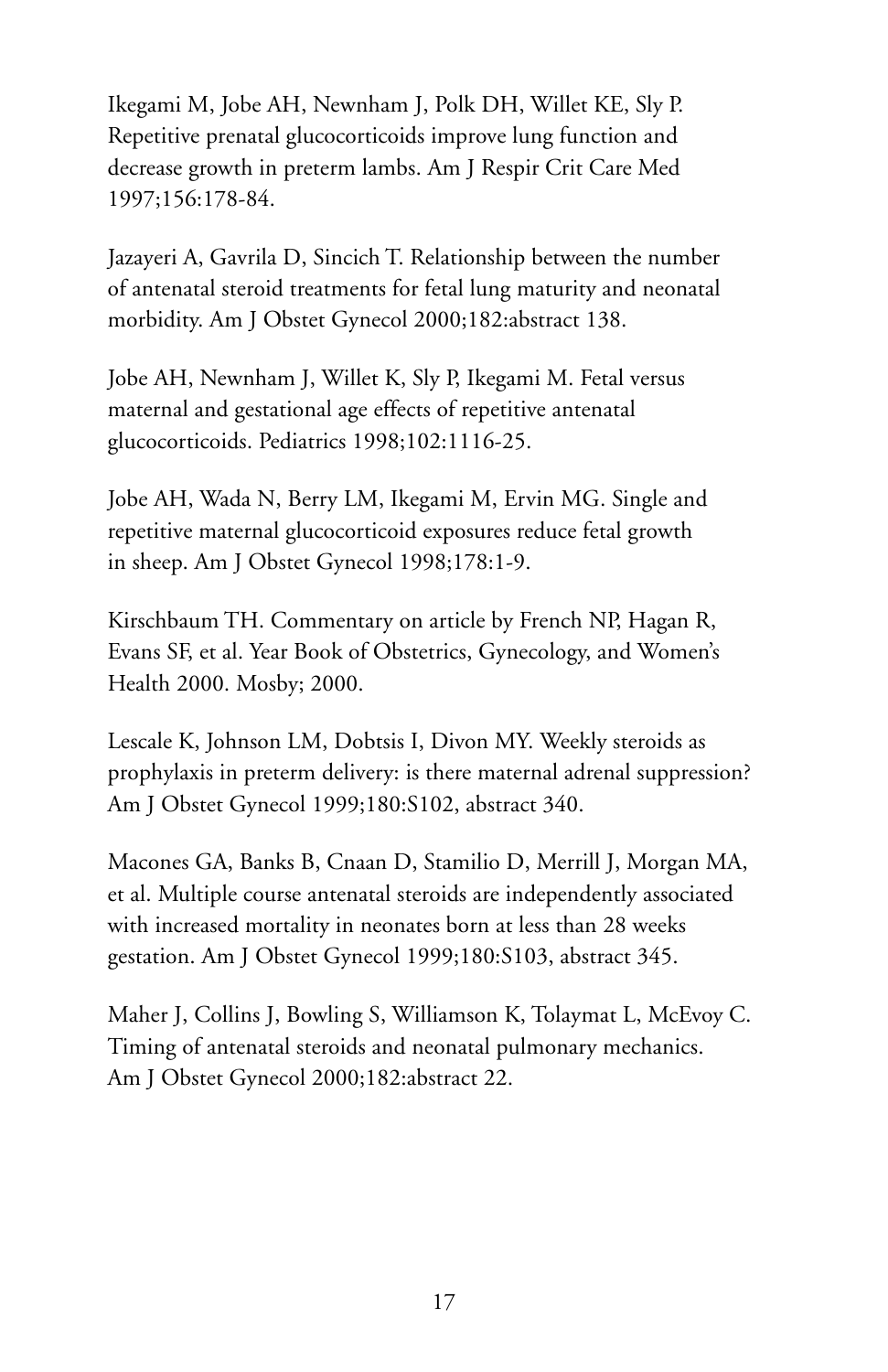McEvoy C, Bowling S, Sontage B, Stewart M. Timely repetitive antenatal steroids (AS) vs. single course AS: effect on functional residual capacity (FRC) and respiratory compliance (CRS) in preterm infants. Pediatr Res 1996;39:229A, abstract 1357.

McEvoy C, Bowling S, Sontage B, Stewart M. Timely repetitive antenatal steroids (AS) vs. single course AS: effect on functional residual capacity (FRC) and respiratory compliance (CRS) in preterm infants. J Invest Med 1996;44:A44.

McKenna DS, Wittber GM, Samuels P. The effects of repeated doses of antenatal cortiocosteroids on maternal adrenal function. Am J Obstet Gynecol 1999;180:S15, abstract 35.

Mercer B, Egerman RS, Carr T, Sibai BM. Is there a need for serial corticosteroid administration before preterm delivery? Am J Obstet Gynecol 1998;178:S182, abstract 646.

Mirabile C, Draper M, Veille JC, Mueller-Heubach E. Single versus multiple course glucocorticoid administration and effects on fetal growth. Am J Obstet Gynecol 1998;178:S183, abstract 649.

Polk DH, Ikegami M, Jobe AH, Sly P, Kohan R, Newnham J. Preterm lung function after retreatment with antenatal betamethasone in preterm lambs. Am J Obstet Gynecol 1997;176:308-15.

Quinlivan JA, Beazley LD, Evans SF, Newnham JP, Dunlop SA. Retinal maturation is delayed by repeated, but not single, maternal injections of betamethasone in sheep. Eye 2000;14:93-8.

Quinlivan JA, Evans SF, Dunlop SA, Beazley LD, Newnham JP. Use of corticosteroids by Australian obstetricians – a survey of clinical practice. Aust NZ J Obstet Gynaecol 1998;38:1-7.

Rotmensch S, Vishne TH, Celentano C, Dan M, Ben-Rafael Z. Maternal infectious morbidity following multiple courses of betamethasone. J Infect 1999;39:49-54.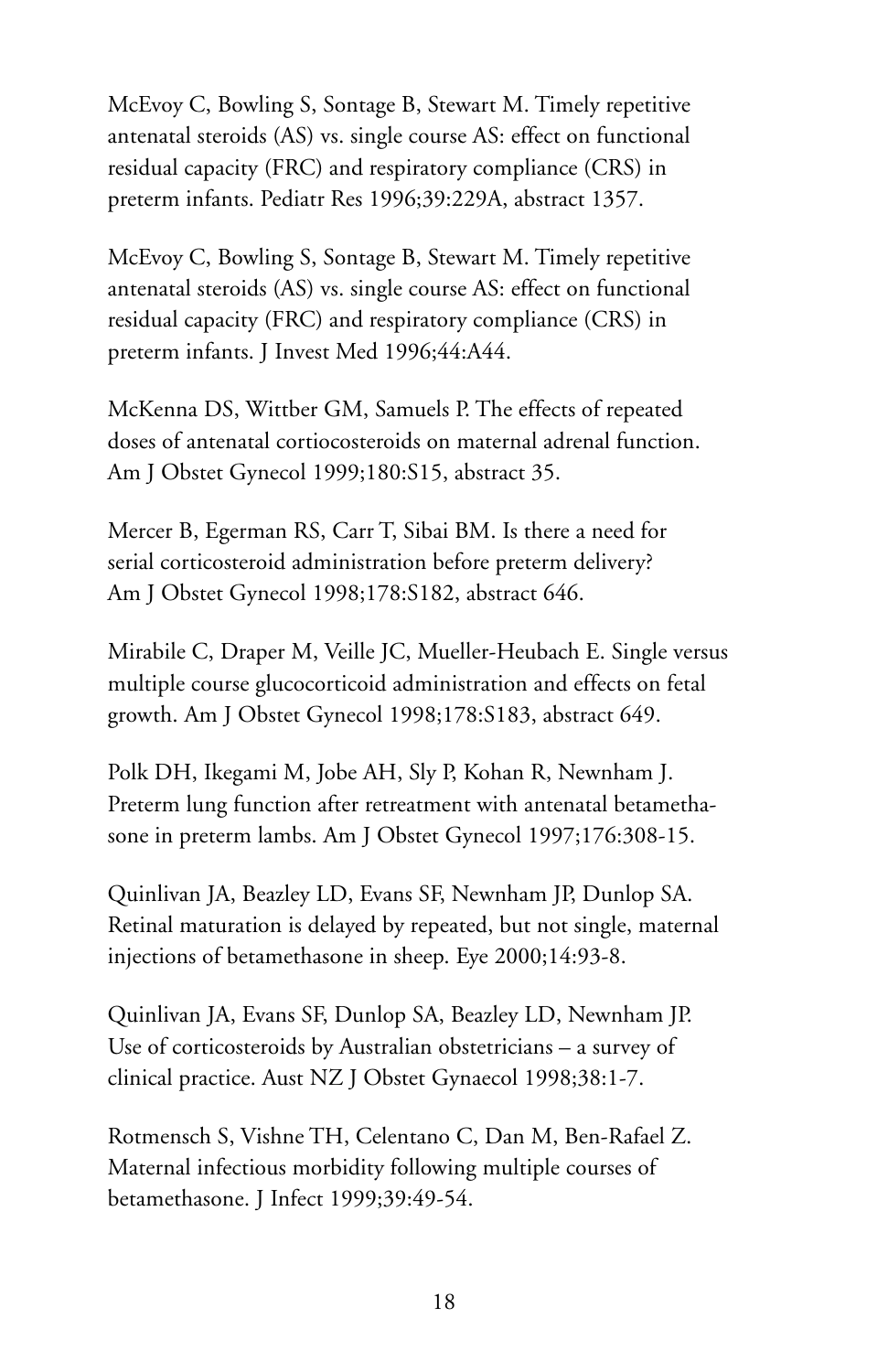Sinervo K, Lange I. Maternal and neonatal outcomes following single versus multiple courses of corticosteroids. Am J Obstet Gynecol 2000;182:abstract 103.

Sinha A. Letter and comment. Are we prescribing multiple courses of antenatal corticosteroids? A survey of practice in the UK. Br J Obstet Gynaecol 2000;107:578.

Smith GN, Kingdom JC, Penning DH, Matthews SG. Antenatal corticosteroids: is more better? Lancet 2000;355:251-2.

Smith LM, Qureshi N, Chao CR. Effects of single and multiple courses of antenatal glucocorticoids in preterm newborns less than 30 weeks' gestation. J Matern Fetal Med 2000;9:131-5.

Spencer C, Neales K. Antenatal corticosteroids to prevent neonatal respiratory distress syndrome. BMJ 2000;320:325-6.

Spencer C, Pakarian F. Letter. Are we prescribing multiple courses of antenatal corticosteroids? A survey of practice in the UK. Br J Obstet Gynaecol 2000;107:434-5.

Stewart JD, Sienko AE, Gonzalez CL, Christensen HD, Rayburn WF. Is a multidose of betamethasone more beneficial than a single dose in accelerating fetal lung maturation? Am J Obstet Gynecol 1998;178:S182, abstract 647.

Stone J, Lapinski R, Eddleman K, Gallousis F, Berkowitz R. Single vs multiple courses of steroids for fetal maturation: is more better? Am J Obstet Gynecol Jan 1997;176:S48, abstract 134.

Thorp JA, Yeast JD, Cohen GR, Wickstrom EA, D'Angelo LJ. Repeated antenatal betamethasone and perinatal outcome. Am J Obstet Gynecol 1999;180:abstract 23.